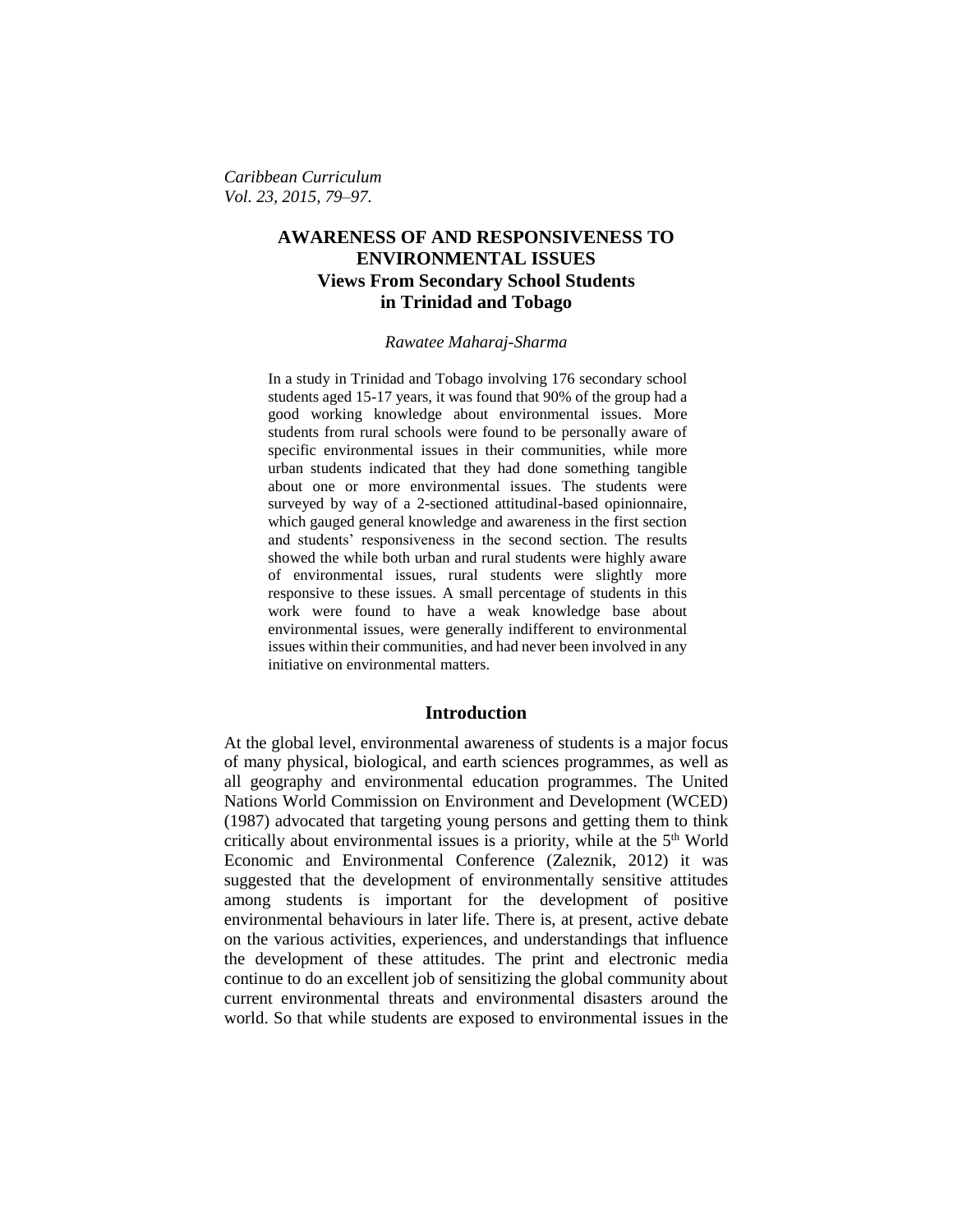formal classroom setting they are also bombarded with information about the environment via television, newspapers, and other ICT devices (Giannoulis, 2010). Schools and other educational institutions, particularly at the secondary level, are making conscious efforts to infuse environment sensitization initiatives into their curriculum; either formally, by insisting that students do projects and/or write reports about environmental issues; or informally, by encouraging students to interact with the environment through participation in field trips, hiking, and camping exercises, as well as getting involved in community environmental advocacy groups. (Stevenson, 2007).

Environmental awareness has only recently found its way to the frontlines for consideration by planners and policymakers in Trinidad and Tobago. Against the background of this new insight, the science curriculum at every level of the primary and secondary school system in Trinidad and Tobago has an element of environmental education built into the relevant science syllabus documents. The earlier inadvertent neglect of environmental matters in Trinidad and Tobago is linked to the historical industrialized nature of the country's economy, which over the years continued with only little consideration for the environment. The current decline in the country's non-renewable resources is now forcing planners to seriously consider economic diversification, and one of the major considerations in the country's current economic diversification thrust is environmental conservation and environmental preservation.

In light of this shift, conscious efforts are being made to trigger environmental awareness among the population by targeting the education system of the country. Teachers are being encouraged more and more to raise environmental issues in their classroom, and to engage students in learning activities that will impress in their minds the importance of conserving and preserving the environment (Maharaj-Sharma, 2010). The challenge, however, remains to ensure that even after students develop a respect for the environment that it translates into environmentally sensitive behaviours in their everyday lives. To that end, some of the daily newspapers carry an environment feature on a weekly basis (e.g., *Trinidad and Tobago Newsday*), and schools are encouraged to get copies of the newspapers so that students can have easy access to information. Some media houses have made special efforts to ensure that print media are delivered to schools (urban and rural) that have made a request for this delivery service. In addition, all media houses have been open, fair, articulate, and factual in their reporting of environmental issues when they arise, either locally or internationally, so that there is ample opportunity for the population to be well informed. Recently, too, with the institutionalization of the government's laptop initiative for all secondary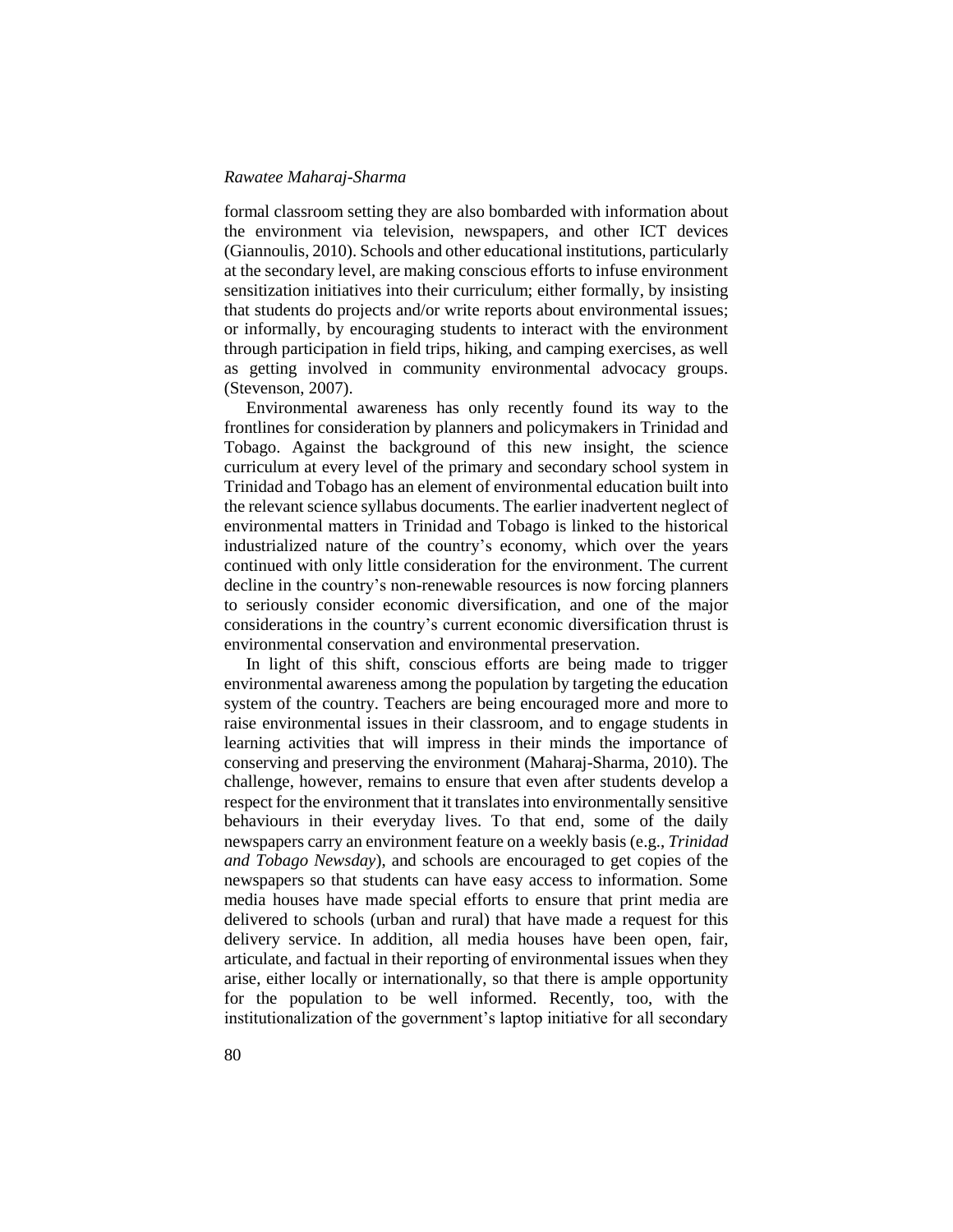school students (Trinidad and Tobago. Ministry of Education, 2010), all students have access to laptops and/or mobile devices. With this increased accessibility, more and more students across the country have begun to avail themselves of several environmental applications that they access easily on their laptops and/or mobile electronic devices. "One Small Act," for example, is an application created by NBCUniversal that informs students about what they can do to "green" their lives, and the impact it can have on their lives and on the environment. The app allows users to set goals, track their progress, and share changes they have made and actions they have taken on behalf of the environment.

Against this background, therefore, it is reasonable to assume that students in Trinidad and Tobago ought to be knowledgeable about and aware of environmental issues. Access to information is relatively easy, and formal curriculum instruction facilitates knowledge acquisition and encourages students to have an opinion on environmental issues and to become responsive to them. What is uncertain, however, is the extent to which the available information is making an impact on students and, therefore, what degree of awareness about environmental issues actually exists among the students. Even if students are knowledgeable and aware, it is unclear how involved, responsive, and proactive they are about environmental issues. These two uncertainties are what motivated this current work.

The aim of this work therefore is to reveal what levels of environmental awareness exist among secondary school students in Trinidad and Tobago and, further, to report on students' responsiveness in the face of environmental issues. The following research questions guided the approach adopted in this work:

- *1. How aware of environmental issues are secondary school students in Trinidad and Tobago?*
- 2. *How responsive to environmental issues are secondary school students in Trinidad and Tobago?*

This work comes at a time when the global community is struggling to manage a number of environmental issues ranging from excessive snowfall and flooding to raging bush fires and chemical spills. Experts have indicated clearly that these are all linked in some way to the consequences of less than responsible actions and environmentally unfriendly behaviours of human beings. There is the speculation that man has not been sensitized enough about the severe implications their everyday activities and daily habits have on the environment, and there is a strong suggestion that it is necessary for us all to think carefully about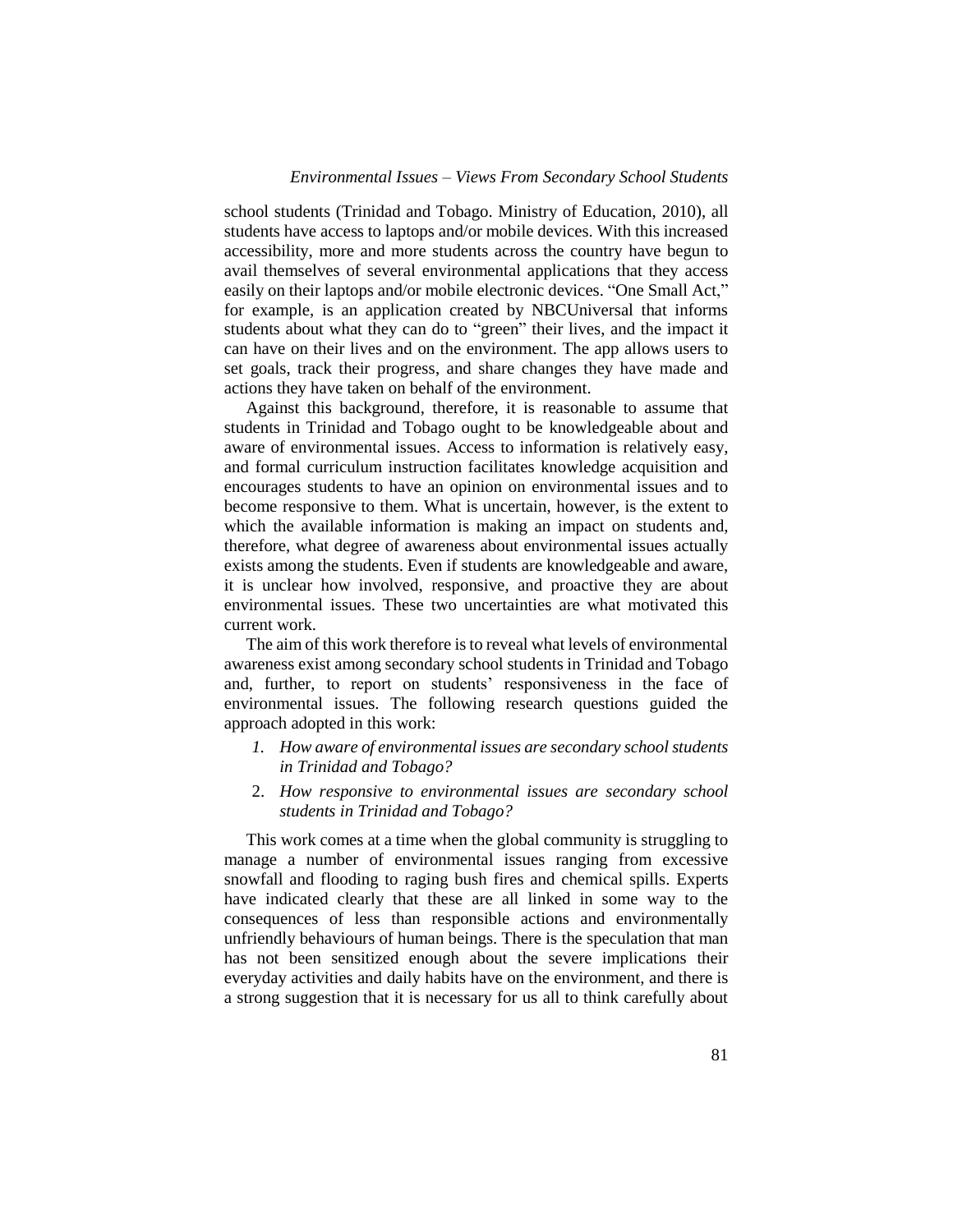how we view the environment and about what we are prepared to do to preserve it for future generations.

### **Literature Review**

The theory of reasoned action (TRA) and the theory of planned behavior (TBP), as articulated by Ajzen and Fishbein (1980) and Armitage and Conner (1999) respectively, were used as a framework in understanding, explaining, and interpreting students' responses and their inferred behaviours. The theories are based on the following two assumptions: 1) that individual behavioural intentions are directly associated with their levels of knowledge, awareness, and willingness to act in response to a cause or an event (Ajzen & Fishbein, 1980); and 2) an individual's determination is influenced by personal attitude, social support, and perceived behavioural norms (Armitage & Conner, 1999). In light of these assumptions, these theories allow for the examination of the behaviour of humans in the context of their levels of knowledge and awareness, and therefore makes them suitable for the exploration of students' awareness and responsiveness to environmental issues addressed in this work.

Today the global community is plagued by various environmental nuances, and many researchers are convinced that these are as a result of irresponsible environmental behaviour, which is influenced by the extent to which environmental concerns matter to people (Meinhold & Malkus, 2005). This recognition prompted experts in the field of environmental education to look closely at environmental education programmes to determine the extent to which such offerings are aimed at raising awareness, and to urge those who participate in the programmes to adopt steadfast positions on critical environmental issues (DiEnno & Hilton, 2005; Lee, 2008). Many of these studies are aimed at gauging how young people view the environment, and about revealing what everyday activities, practices, and habits they engage in and the impact of these on the environment (Plamberg & Kuru, 2000; Selvam & Abdul Nazar, 2011).

In a 1996 study conducted by Morris and Schagen, a survey of roughly 1,000 15-year-old students revealed that only 34% regarded environmental issues as a "very serious" issue. More recent works, however, by Abraham and Arjunan (2005) and Khan (2013), have found that there is a strong positive correlation between students' exposure to environmental education and their subsequent environmental behaviour. More specifically, Khan (2013) revealed that students with a strong environmental education background had a significantly higher positive environmental attitude, and that their willingness to pursue environmental causes was overtly obvious.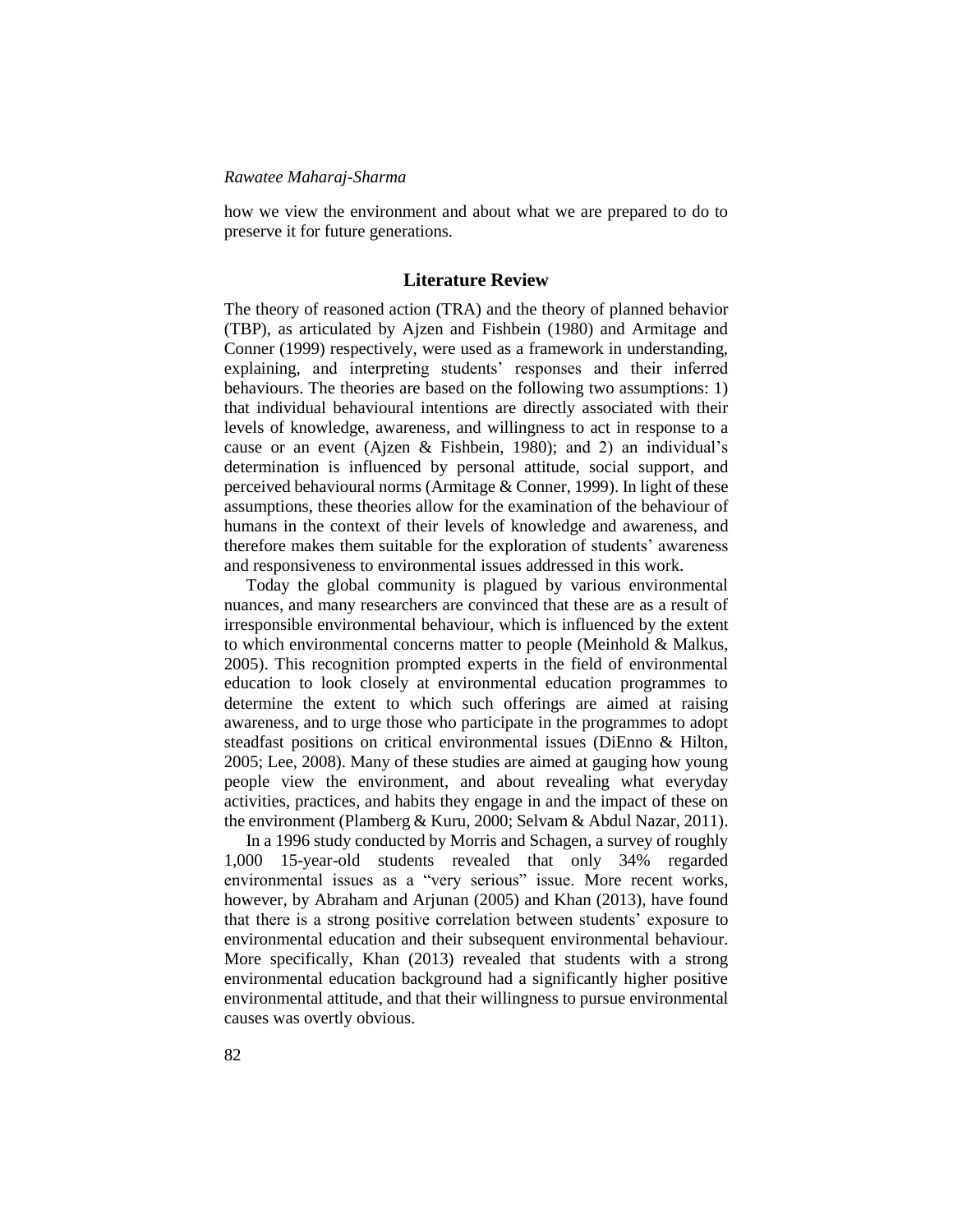The results of a nonequivalent control group design used by Hsu (2010) to investigate the effects of an environmental education course on students' responsible environmental behaviour showed that the course significantly promoted students' responsible behaviour, their perceived knowledge of environmental issues, their intention to act on behalf of the environment, and their perceived knowledge of and skills in using environmental action strategies. An instructive notion from that work is that public environmental education, environmental awareness, and personal proactive environmental responsibility are key factors in any attempt to maintain a proper environmental balance and to ensure sustainable development.

Maharaj-Sharma (2010) pointed out that this environmental drive is somewhat subdued in Trinidad and Tobago, but given the current global urgency to focus on environmental preservation in the larger context of sustainable development, Trinidad and Tobago is re-examining its role and responsibility toward that ultimate goal. As a result, and taking the lead from leaders in the promotion of sustainable development (Sterling, 2004), Trinidad and Tobago has begun to make incremental changes to its national vision and outlook on matters related to the environment (Trinidad and Tobago. Government & United Nations Development Programme, 2003). This position therefore makes the current work both timely and instructive.

### **Methodology**

#### **Participants**

A group of 176 secondary school students, all in their  $5<sup>th</sup>$  year of secondary schooling, participated in this work. Their ages ranged between 15 and 17 and the group consisted of 92 girls and 84 boys. The group was a mixed one, in terms of ethnicity, geographical origin, academic ability, and social standing. The students were randomly selected from 8 purposively selected schools across Trinidad and Tobago (4 urban schools and 4 rural schools). In the Trinidad and Tobago context, an urban school is defined as a school within a 12 km radius of any major city, borough, or town; and a rural school is defined as a school that is located outside a 12 km radius from any major city, borough, or town (Maharaj-Sharma, 2007).<sup>1</sup>

Twenty-two students each from the eight schools were selected by the class teachers and invited to participate in the research. To reduce sampling bias in the selection of the participants, the hat-and-draw method was used to select the students from each class to ensure that each student in each class had an equal chance of being selected to participate, and that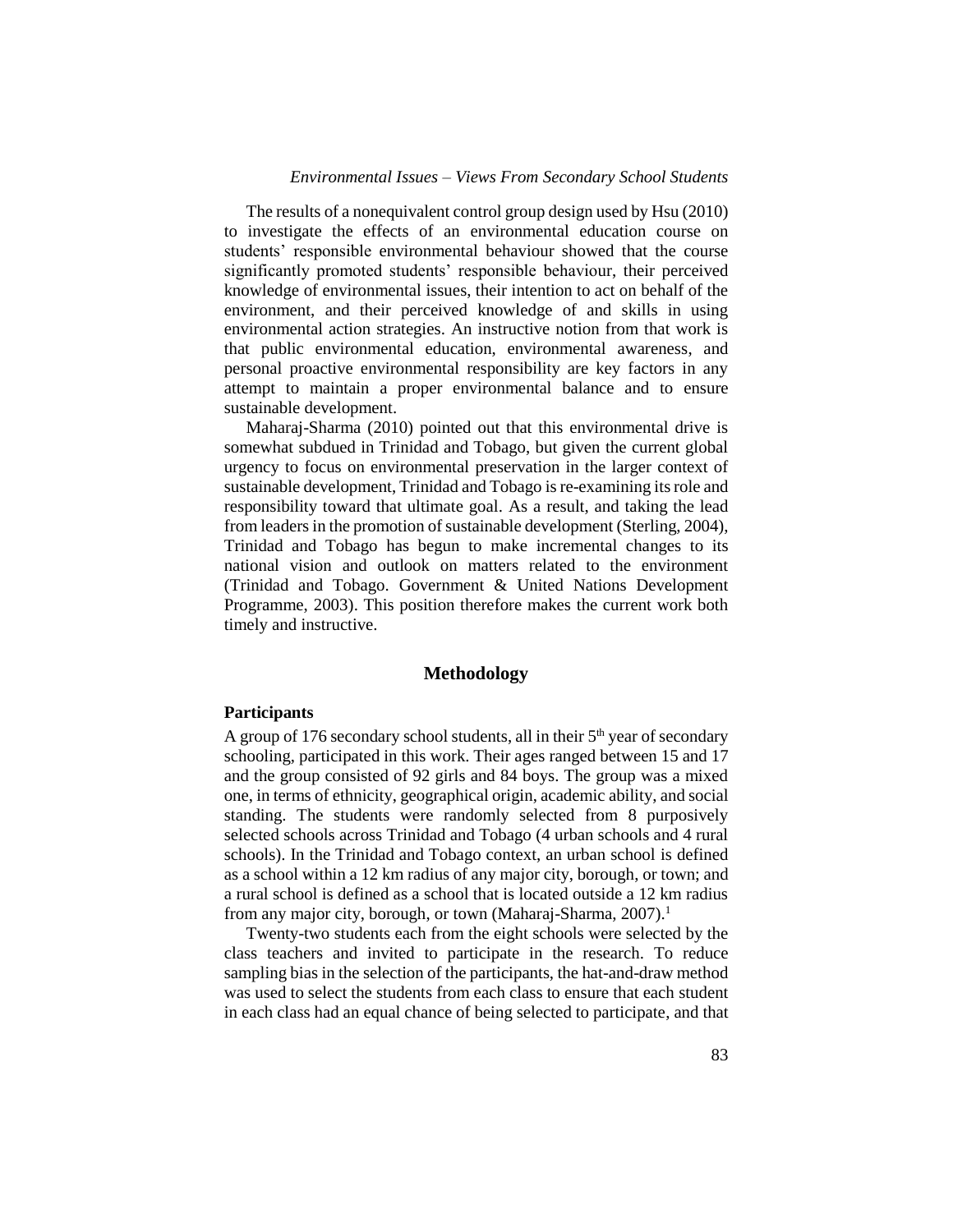each selection was purely by chance. Parental permission was subsequently sought for the students' participation, and once this was obtained, the nature of the research and their role in the process were explained to the students. The group therefore contained 88 students from a rural setting and 88 students from an urban setting.

### **The Instrument**

The initial opinionnaire was prepared using the rigorous iterative procedure for item development as described by Agrawal (2005) and Brandon (1998). Statements that prompted emotive responses were developed along the lines of the item development checklist prescribed by Brandon (1998). The opinionnaire consisted of two sections. The first section (Section A) was designed using the Likert-type model (Oppenheim, 1986) and comprised 15 statements about environmental awareness, which sought to elicit from students the extent to which they agreed or disagreed with each statement. The first 10 statements focused on general environmental issues linked to knowledge about and awareness of environmental matters, and about the impact of behaviours and practices on the environment. The latter five statements in this section (Section A) were personal, and sought to prompt students to reflect on their own beliefs and practices in relation to the environment.

In Section B of the opinionnaire, 8 responsive behaviours were presented (each as a statement of action) and students were asked to respond *yes* or *no* to indicate which of the actions they had taken on behalf of environmental issues in their community. The opinionnaire was reviewed by a language specialist (a colleague of the researcher) to correct for ambiguities in the statements. Feedback received was used to rephrase several of the statements in Section A of the opinionnaire. Once the final version of the opinionniare was ready, it was piloted with a group of 30 secondary school students with demographics similar to those of the participants in this work. Results from the pilot indicated that students had no difficulties interpreting the statements presented on the opinionnaire. They provided responses to all statements on the opinionnaire.

### **Research Design**

This study proceed via a quantitative exploratory approach. An explorative approach was selected because the current work is concerned primarily with discovery and attempting to gain insights, with the researcher being the explorer. Stebbins (2001) describes this as social inquiry of the kind in which a perspective, a claim, a supposition, or a dilemma is presented in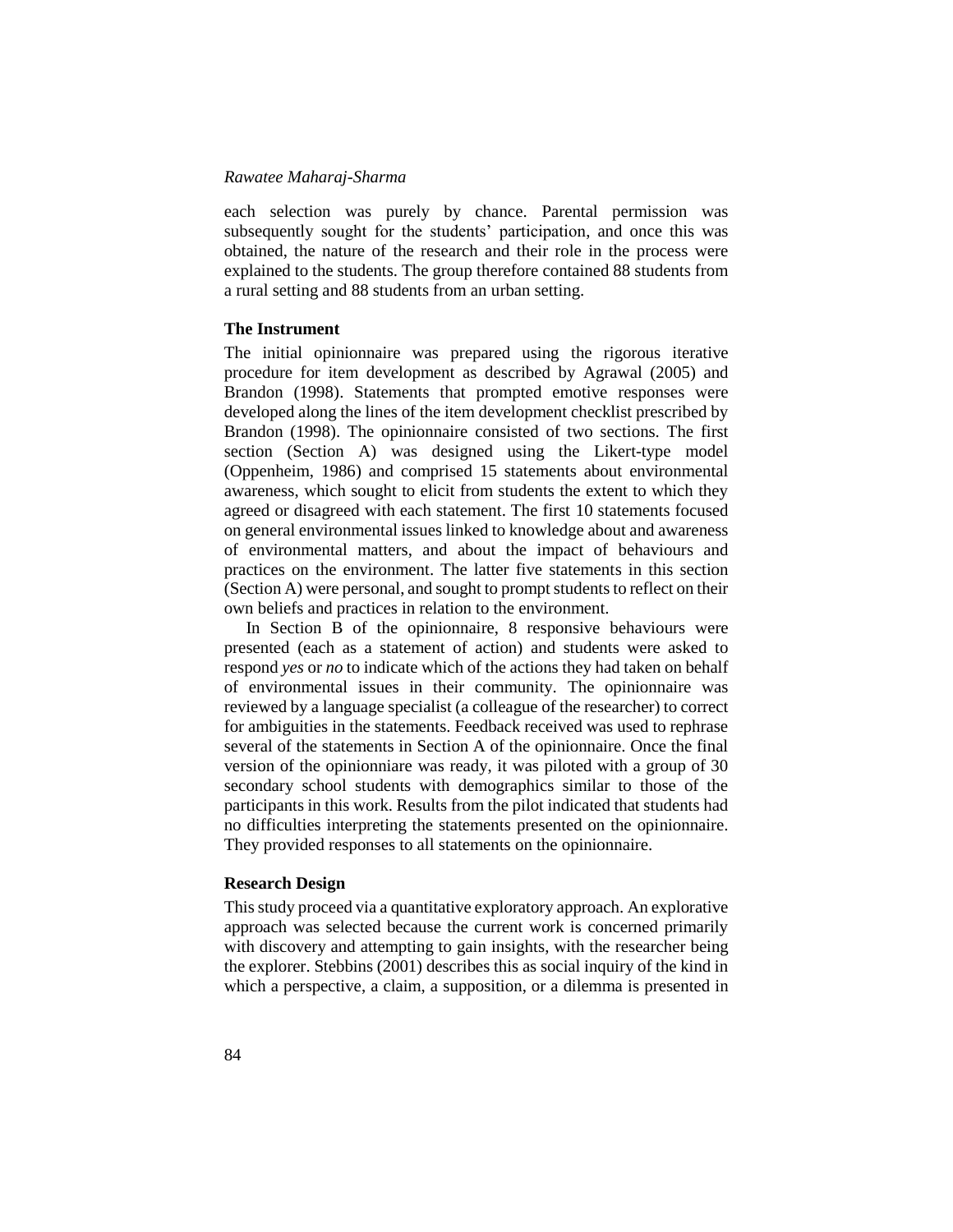order to prompt the articulation or the emergence of "a state of mind" or "a special personal orientation."

### **Data Analysis**

Section A of the opinionnaire, which consisted of 15 questions rated on a Likert-type scale, was quantified to reflect students' responses in respect of their degree of agreement or disagreement with the statements presented. Each statement had an assigned score ranging from 1 to 5, with *1* representing strongest disagreement and *5* representing strongest agreement with the statement, so that the closer the mean was to 5 for a particular statement, the higher was students' agreement with the statement. Some questions were worded in negative form so that the score was reversed for analysis. This was done to prevent students from developing a stereotyped response set where a pattern developed, such as agreeing (or disagreeing) with all the statements (Babbie, 1998). Section B comprised 8 action statements for which *yes* or *no* responses were analysed. Descriptive statistical procedures were used to analyse the data obtained from Section A, while inferential statistical methods were used to analyse data from Section B. Rich descriptive text, which sought to reveal personal orientation and firm personal views as described by Stebbins' (2001) deep social inquiry, was used to critically describe the findings generated from the quantitative explorations. This approach reinforced and qualitatively substantiated the quantitative findings. The data were analysed in three strands:

- 1. Strand 1 Environmental issues linked to knowledge about environmental matters and about the impact of behaviours and practices on the environment
- 2. Strand 2 Students' reflection on their own beliefs and practices in relation to the environment
- 3. Strand 3 Actions students have taken on behalf of environmental issues in their community

### **Results**

This work revealed that between the urban and rural populations there were only two areas in which students' views were statistically significantly different:

1. The belief that plants and animals have as much right as humans to exist – rural students scored a collective higher mean than their urban counterparts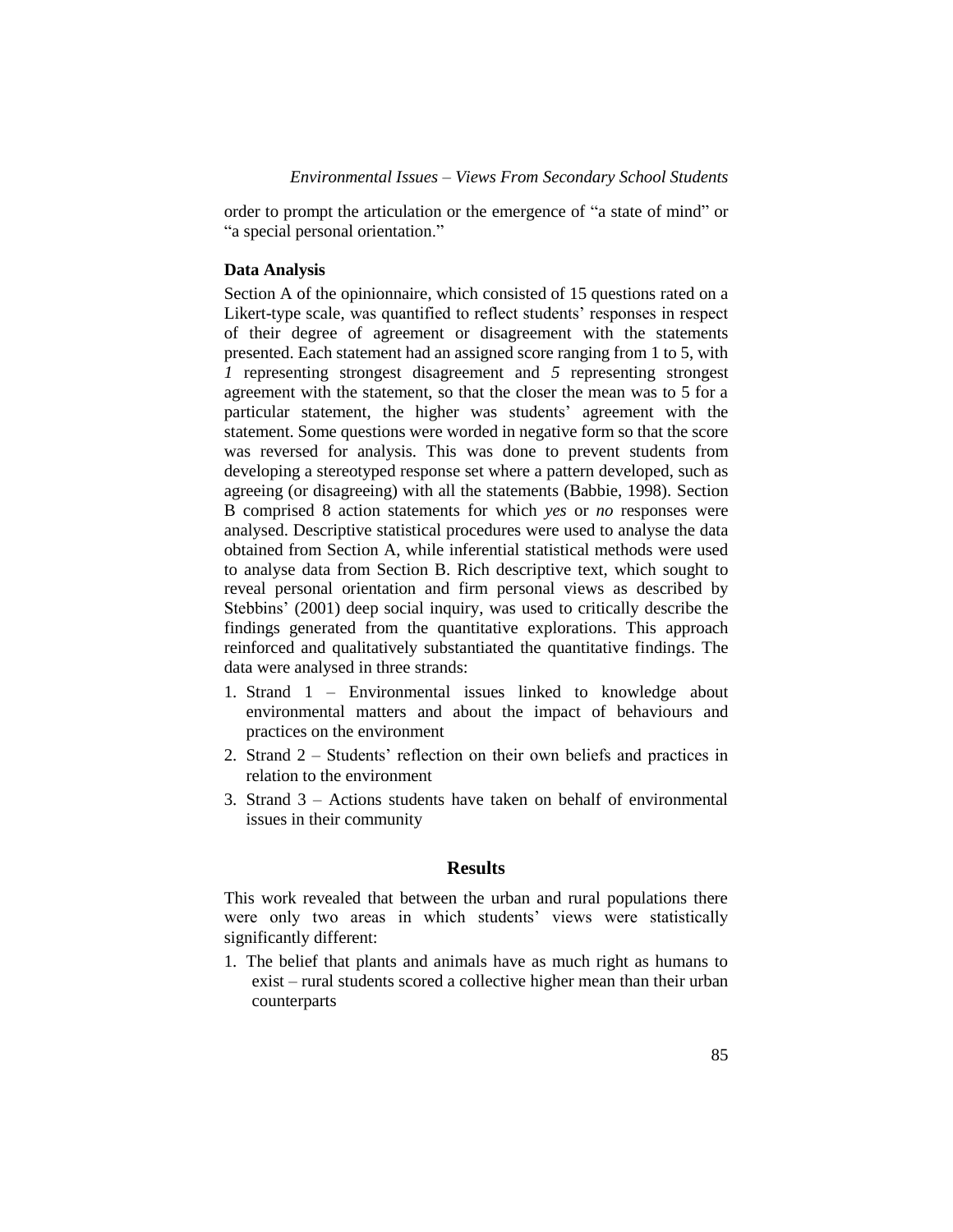2. The belief that environmental education is as important as any other curriculum in school – again rural students scored a collective higher mean than urban students

In all other areas, however, while the views of urban and rural students varied, the variation was not statistically significant. The sections that follow detail the views of urban and rural students in each of the three strands indicated above.

### **Strands 1 and 2**

The results show that in respect of environmental issues linked to knowledge about environmental matters, and about the impact of behaviours and practices on the environment, students were very much aware of issues that affect the environment and about behaviours and practices that are detrimental to the environment. Many students from both localities held strong views about conserving/preserving the environment for future generations. Students were generally well aware of and highly responsive to environmental causes, with clear indications that they had either taken action or were prepared to take action on behalf of the environment.

Table I presents mean scores (x), standard deviation, SD, and respective t-values for each school type.

### *Awareness of environmental issues*

The data in Table 1 show that students from both localities had a high level of environmental awareness and a high level of favourable beliefs and practices in relation to the environment. The mean (x) values were for all the students in each locality. Awareness linked to information presented through the print and electronic media was high among students, there being no statistical difference between the means for both populations. However, the mean noted for rural students reflected a higher degree of awareness among rural students. In both settings, however, the standard deviations were small  $(< 0.5)$ , suggesting that all students in each locality had similar levels of awareness about environmental issues. In response to the right of humans to modify the environment to suit their needs, both urban and rural groups of students had means less than 2.00, with a difference between the means of both populations less than 0.1, suggesting that both groups did not agree that humans had that right. Urban students, however, had a slightly higher mean ( $x = 1.99$ ) than rural students ( $x =$ 1.91) on this concern, though the difference was not statistically significant.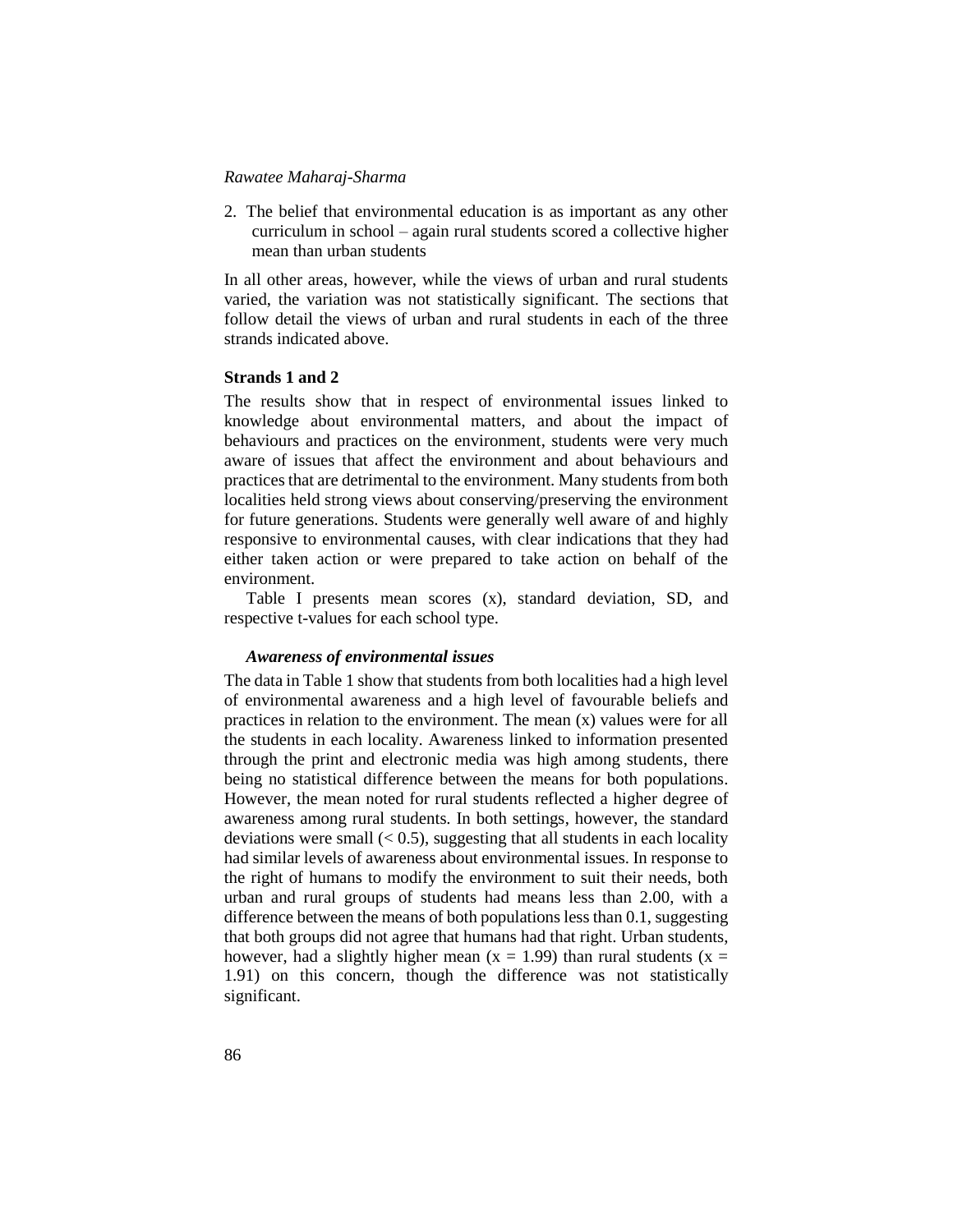| Strand 1: Environmental issues linked to knowledge about environmental<br>matters and about the impact of behaviours and practices on the<br>environment |                                                                                                          |                   |             |                  |         |  |  |
|----------------------------------------------------------------------------------------------------------------------------------------------------------|----------------------------------------------------------------------------------------------------------|-------------------|-------------|------------------|---------|--|--|
|                                                                                                                                                          |                                                                                                          | School<br>Context | Mean<br>(x) | SD               | t       |  |  |
| 1                                                                                                                                                        | I like watching television programs<br>with an environmental message                                     | Urban             | 4.60        | 0.4              |         |  |  |
|                                                                                                                                                          |                                                                                                          | Rural             | 4.72        | 0.3              | 1.12    |  |  |
| 2                                                                                                                                                        | I like reading books or magazines<br>with environmental articles                                         | Urban             | 4.50        | 0.2              |         |  |  |
|                                                                                                                                                          |                                                                                                          | Rural             | 4.71        | 0.2              | 1.16    |  |  |
| 3                                                                                                                                                        | Humans have the right to modify<br>the environment to suit their needs                                   | Urban             | 1.99        | 0.4              |         |  |  |
|                                                                                                                                                          |                                                                                                          | Rural             | 1.91        | 0.5              | 0.72    |  |  |
| 4                                                                                                                                                        | When humans interfere with nature<br>it often produces disastrous<br>consequences                        | Urban             | 4.02        | 0.3              |         |  |  |
|                                                                                                                                                          |                                                                                                          | Rural             | 4.04        | 0.4              | 0.09    |  |  |
| 5                                                                                                                                                        | Science and technology can                                                                               | Urban             | 3.04        | 0.4              |         |  |  |
|                                                                                                                                                          | overcome many environmental<br>problems                                                                  | Rural             | 3.00        | 0.4              | 0.54    |  |  |
| 6                                                                                                                                                        | Humans are severely abusing the<br>environment                                                           | Urban             | 4.06        | 0.3              | 0.09    |  |  |
|                                                                                                                                                          |                                                                                                          | Rural             | 4.08        | 0.2              |         |  |  |
| $\overline{7}$                                                                                                                                           | Plants and animals have as much<br>right as humans to exist                                              | Urban             | 4.24        | 0.4              | $2.82*$ |  |  |
|                                                                                                                                                          |                                                                                                          | Rural             | 4.90        | $\overline{0.3}$ |         |  |  |
| 8                                                                                                                                                        | The balance of nature is very<br>delicate and easily upset                                               | Urban             | 4.03        | 0.3              | 0.62    |  |  |
|                                                                                                                                                          |                                                                                                          | Rural             | 4.05        | 0.3              |         |  |  |
| 9                                                                                                                                                        | Maintaining economic growth is                                                                           | Urban             | 4.08        | 0.6              |         |  |  |
|                                                                                                                                                          | more important than protecting the<br>natural environment                                                | Rural             | 3.89        | 0.7              | 1.19    |  |  |
| 10                                                                                                                                                       | If things continue on their present<br>course, we will soon experience a<br>major ecological catastrophe | Urban             | 4.01        | 0.4              |         |  |  |
|                                                                                                                                                          |                                                                                                          | Rural             | 4.04        | 0.4              | 0.62    |  |  |
| Strand 2: Students' reflection on their own beliefs and practices in relation<br>to the environment.                                                     |                                                                                                          |                   |             |                  |         |  |  |
| 11                                                                                                                                                       | I am well informed about<br>environmental issues in Trinidad                                             | Urban             | 4.05        | 0.3              | 0.09    |  |  |
|                                                                                                                                                          |                                                                                                          | Rural             | 4.06        | 0.2              |         |  |  |
| $\overline{12}$                                                                                                                                          | I pay little attention when<br>environmental issues are being                                            | Urban             | 1.89        | 0.6              |         |  |  |
|                                                                                                                                                          | reported in the news media,<br>including radios, TV, newspapers<br>and social media                      | Rural             | 1.91        | 0.3              | 0.48    |  |  |

# **Table 1. Students' Awareness, Beliefs, and Practices in Relation to Environmental Issues**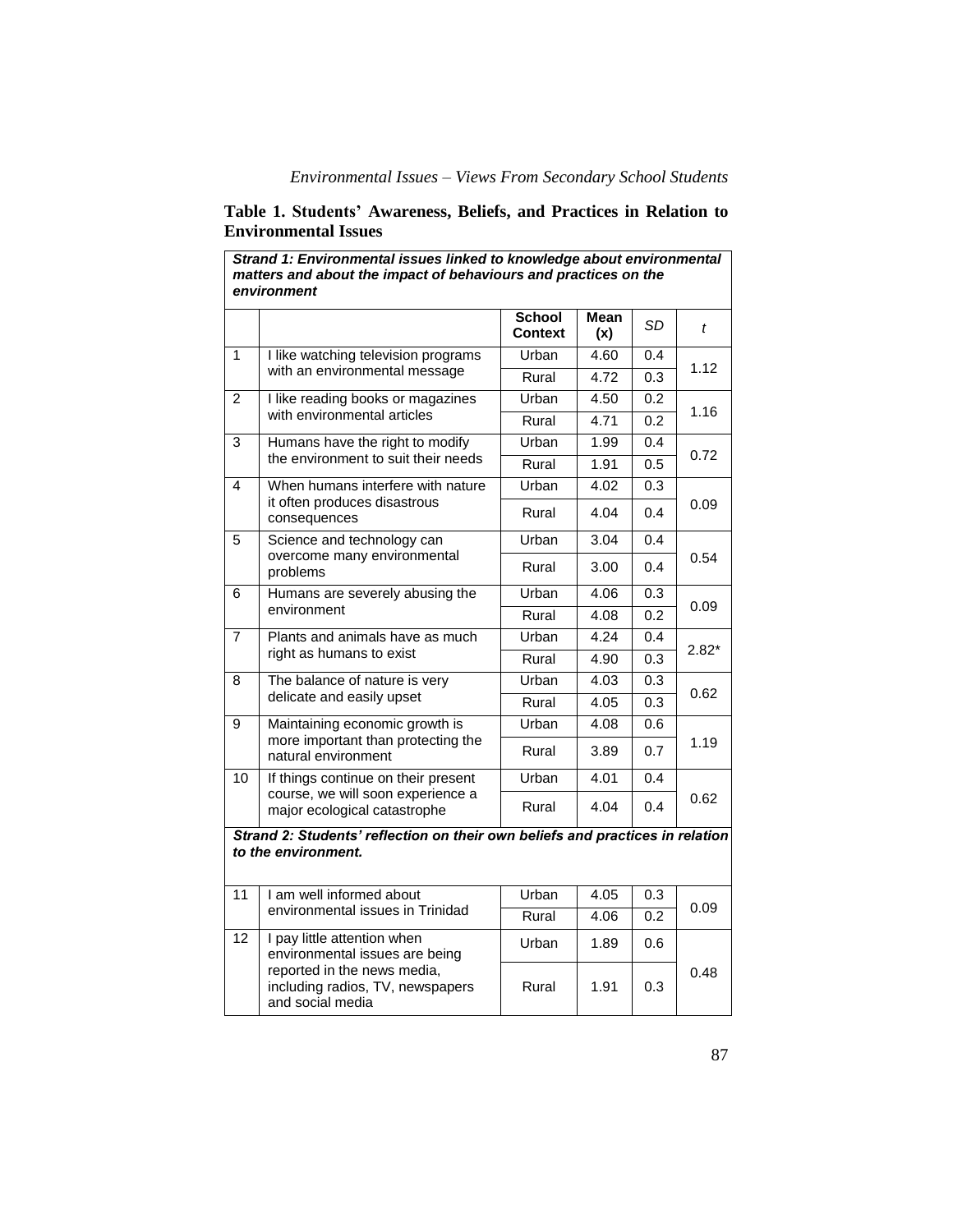| 13                                                                                                | Environmental education is as<br>important as any other curriculum in<br>school | Urban | 4.02 | 0.3           |        |
|---------------------------------------------------------------------------------------------------|---------------------------------------------------------------------------------|-------|------|---------------|--------|
|                                                                                                   |                                                                                 | Rural | 4.33 | 0.3           | $2.4*$ |
| 14<br>There is a lot I, as an individual, can<br>do to protect the environment in my<br>community | Urban                                                                           | 4.65  | 0.2  |               |        |
|                                                                                                   |                                                                                 | Rural | 4.72 | 0.2           | 0.72   |
| 15                                                                                                | I perceive myself as very concerned                                             | Urban | 4.53 | 0.3           |        |
|                                                                                                   | about environmental issues in my<br>community                                   | Rural | 4.55 | $0.2^{\circ}$ | 0.45   |

*Note:* \*Significant at 0.05 significance level.

Both groups of students agreed  $(x > 4.00)$  that when humans interfere with nature it often produces disastrous consequences. While they seemed undecided about the extent to which science and technology can overcome many environmental problems ( $x = 3.04$  for urban students and  $x = 3.00$ for rural students), they were in high agreement that in an overall sense humans were severely abusing the environment ( $x = 4.06$  urban and  $x =$ 4.08 rural). When asked about how they felt about the right of plants and animals to exist as humans do, both groups agreed that plants and animals do in fact have an equal right, but rural students scored a statistically significant higher mean than their urban counterparts. This was the only statement in Strand 1 in which there was a significant disparity in the means between both groups of students ( $x = 4.24$  urban;  $x = 4.90$  rural; t  $= 2.28$ ).

The delicate balance of nature and the ease with which this balance can be upset was a concern that both urban and rural students shared similar levels of agreement on, with the mean score in both localities differing by only 0.02. However, when asked about whether maintaining economic growth was more important than protecting the natural environment, urban students agreed with this statement to a high degree  $(x = 4.08)$  while the rural students seemed somewhat undecided on this issue  $(x = 3.89)$ . The standard deviation in both cases was relatively high but of almost equal value, indicating that spread across the mean view was somewhat variable but that the degree of variability among students' views was similar in both localities. When asked about what they felt would happen if things continue on their present course, both groups of students were in high agreement that a major ecological catastrophe would result  $(x = 4.01)$ urban;  $x = 4.04$  rural).

### *Students' beliefs and practices in relation to the environment*

Data presented in Strand 2 of Table 1 show that when asked to reflect on their own beliefs and to articulate how they perceive themselves and their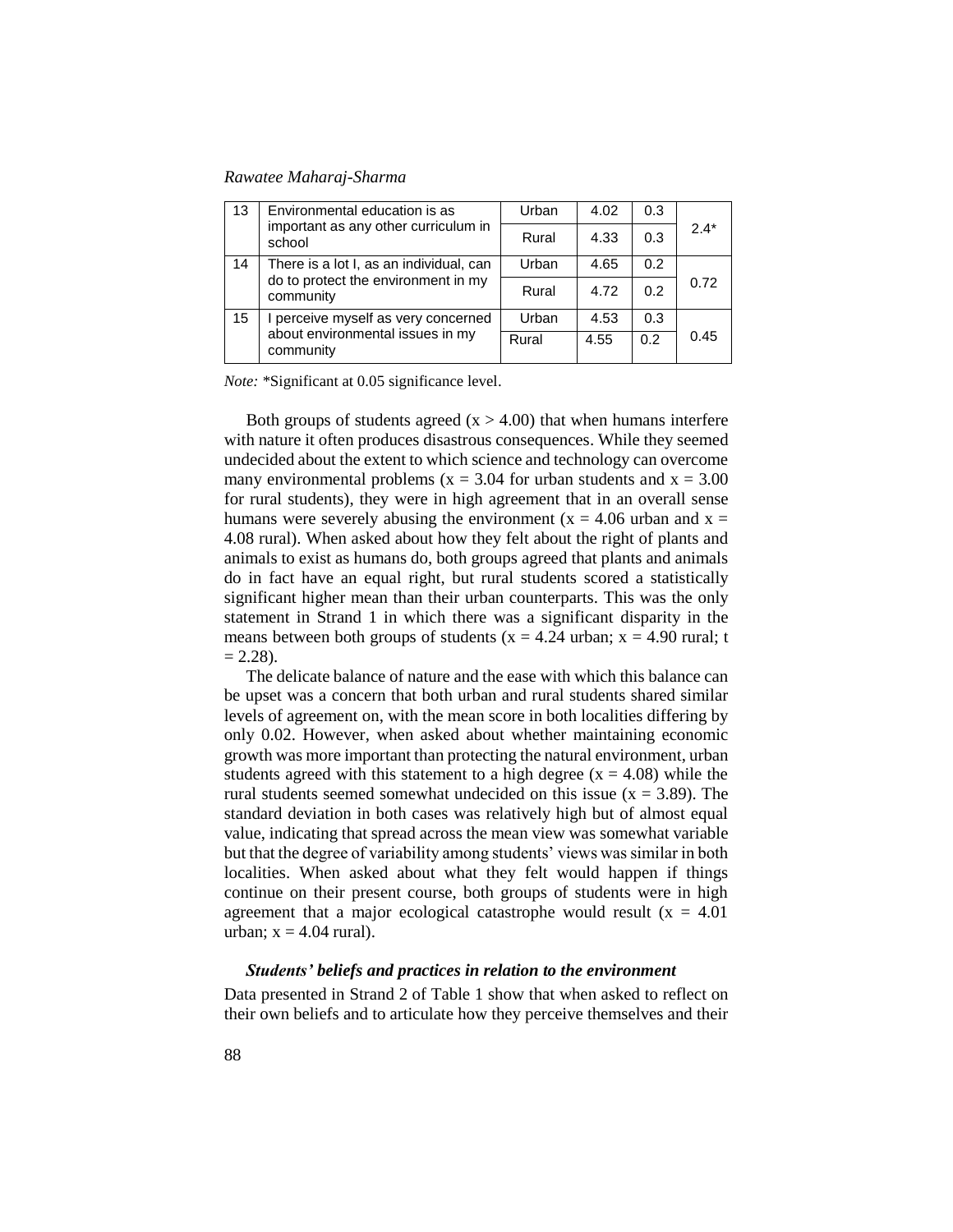practices in relation to the environment, both urban and rural students felt that their dispositions were environmentally friendly. When asked specifically about how informed they were about environmental issues in Trinidad and Tobago, both groups of students agreed highly, and almost equally so, that they were well informed ( $x = 4.05$  urban;  $x = 4.06$  rural). Responses indicated further that the majority of students from both localities were highly attentive to environmental issues discussed in, and disseminated via, print, electronic media, and social media (a small SD of 0.3 was found for both groups). Despite this high level of attention to information students claimed to have, there was a notably significant difference between the means obtained when the students were asked to judge the importance of environmental education against other subjects in the school curriculum. While both groups of students agreed that environmental education is just as important as any other curriculum subject in the school curriculum, rural students scored a significantly higher mean than urban students ( $x = 4.02$  urban;  $x = 4.33$  rural);  $t = 2.4$ for  $p < 0.05$ . This result indicates that more rural students agreed to a larger extent that environmental education was just as important as other school subjects.

When asked to engage in personal reflection and to comment about how much they can individually do to protect the environment in their communities, rural students again scored a higher (though not statistically significant) mean ( $x = 4.72$ ) than urban students ( $x = 4.65$ ), suggesting that more rural than urban students saw environmental protection as an effort in which they felt there were actions that they could personally take to protect the environment in which they live. Furthermore, when asked about the extent of concern about environmental issues they perceive themselves to possess, both urban and rural students perceived themselves as having a high level of concern about environmental issues in their communities  $(x > 4.5$  and  $SD < 0.4$  for students from both localities).

### **Strand 3 – Action Taken on Behalf of Environmental Issues**

Data gathered and analysed along this strand sought to elicit from students what action/s they had taken on behalf of environmental issues. Students were asked to respond simply *yes* or *no* to each of the actions. Table 2 shows the percentage of students in each locality who indicated whether or not they had taken any of the actions identified.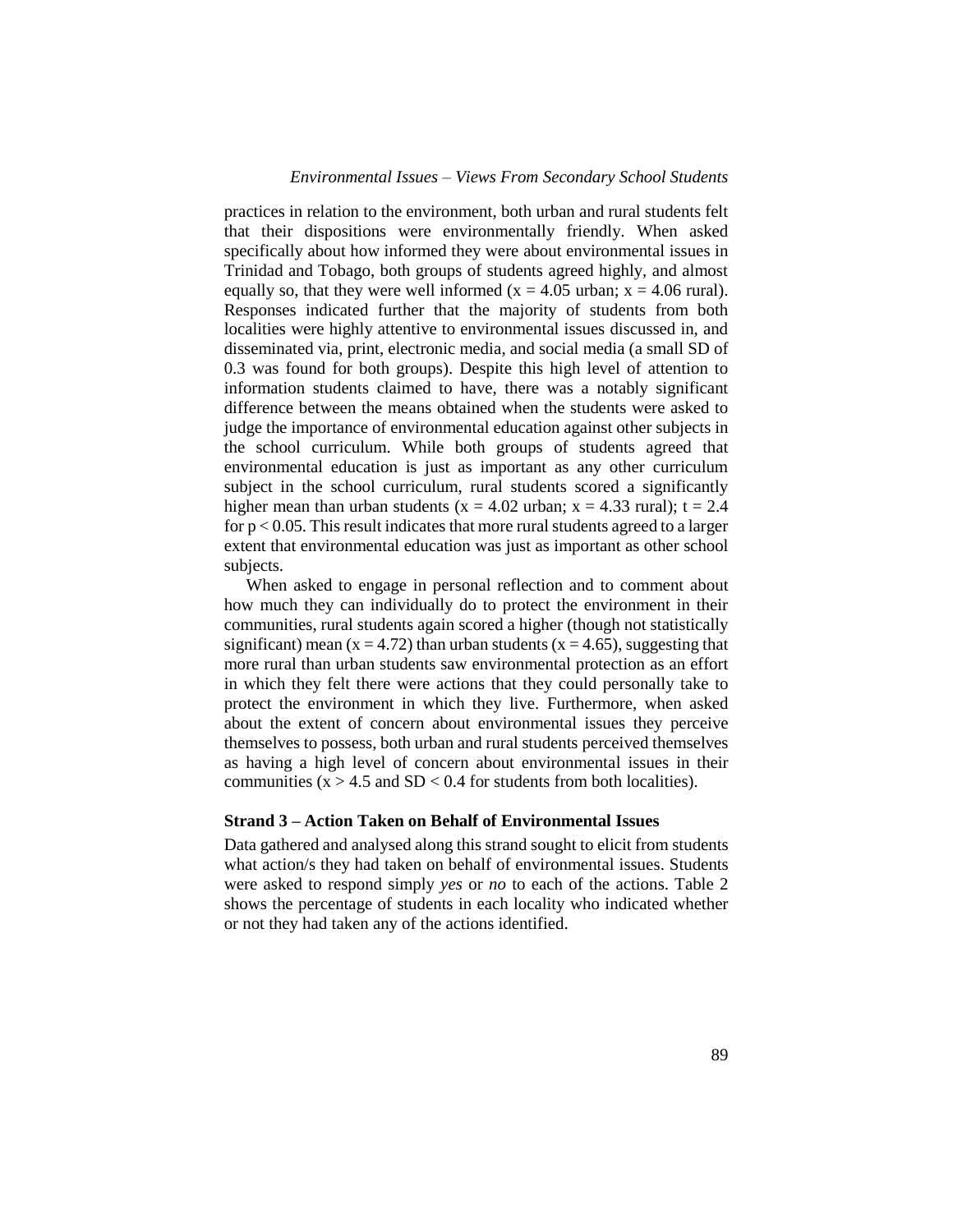| Strand 3: Action on behalf of<br>environmental issues |                                                                                 | Yes                 |                     | <b>No</b>           |                     |  |
|-------------------------------------------------------|---------------------------------------------------------------------------------|---------------------|---------------------|---------------------|---------------------|--|
|                                                       |                                                                                 | % Urban<br>students | % Rural<br>students | % Urban<br>students | % Rural<br>students |  |
| 1                                                     | Wrote a letter to the<br>newspaper                                              | 66                  | 58                  | 34                  | 42                  |  |
| $\overline{2}$                                        | Wrote a letter to<br>an<br>organization or a public<br>official                 | 69                  | 40                  | 31                  | 60                  |  |
| 3                                                     | Telephoned a<br>public<br>official<br>about<br>an<br>environmental issue        | 46                  | 22                  | 54                  | 88                  |  |
| 4                                                     | Took part in a protest on<br>an environmental issue                             | 63                  | 78                  | 37                  | 22                  |  |
| 5                                                     | Complained<br>to<br>a<br>company/person<br>causing damage to the<br>environment | 52                  | 50                  | 48                  | 50                  |  |
| 6                                                     | Joined an environmental<br>action group                                         | 54                  | 52                  | 46                  | 48                  |  |
| $\overline{7}$                                        | Signed a petition for an<br>environmental issue                                 | 65                  | 45                  | 35                  | 55                  |  |
| 8                                                     | Contributed money to an<br>environmental cause                                  | 62                  | 72                  | 38                  | 28                  |  |

**Table 2. Students' Actions on Behalf of Environmental Issues**

With the exception of oral communication with public officials, the results show that for all other actions identified, the number of students who had engaged in action on behalf of the environment was greater than the number who did not. The results suggest further that more urban than rural students had engaged in formal means of communication such as letter writing, making telephone calls, and signing petitions to make their views on environmental issues known. More rural students used less formal methods such as engaging in protest action. Just over half of the students in both urban and rural localities indicated that they were part of an environmental action group, and a similar number, again in both localities, said that they had complained to a company or to a person responsible for causing damage to the environment. There was an 8% difference between urban and rural students who said that they had written letters to the newspapers to complain about or to highlight an environmental issue. What was interesting was that the percentage difference for both localities in respect of writing a letter to an organization/public official and telephoning a public official was much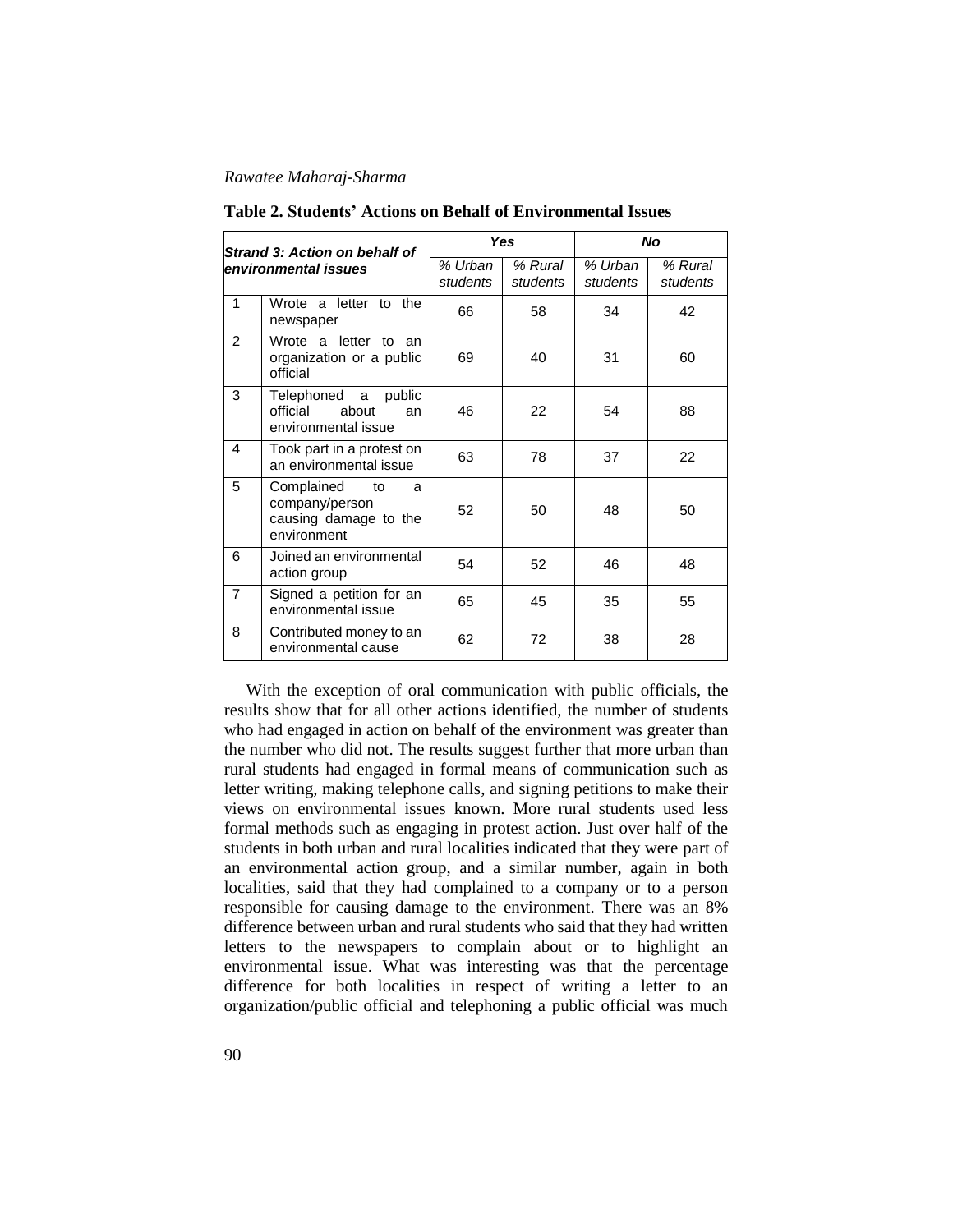higher—greater than 20%—with urban students on the higher end of the percentage gap. In other words, urban students were more willing and likely to register a complaint or highlight an issue at official levels than their rural counterparts. In the case of signing a petition, there was a 20% gap between the numbers of urban and rural students who had engaged in this action, with the results again showing that more urban than rural students had done so.

When asked about monetary contribution to an environmental cause, 62% of urban students indicated that they had done this, but an even higher percentage of rural students—72%—had engaged in this action. A similar observation was made with respect to taking part in protest action, with a high percentage of rural students—78%—indicating that they had engaged in active protest action on behalf of the environment (only 62% of urban students had engaged in similar active protest). The observed trend in both instances—making monetary contributions and engaging in protest action—seems to suggest that rural students are prepared to champion environmental causes on both the passive (monetary contribution) and the active (protesting) fronts to a far greater extent than their urban counterparts. The data did not suggest that urban students are unwilling to agitate on behalf of the environment, but they seem to suggest that on these two actions, more rural than urban students had acted.

### **Discussion**

This work attempts to illustrate, on a small scale, the levels of awareness of and responsiveness to environmental issues among secondary school students in Trinidad and Tobago from two different localities—urban and rural. The findings reflected elements of Armitage & Conner's theory of planned behavior (1999), to the extent that the views expressed by the students indicated that demonstrated behaviours and actions taken on behalf of the environment were deliberate, having been triggered by an event or an occurrence in their environment. In fact, most students are not only aware of environmentally unfriendly occurrences in their communities but have also themselves adopted a number of environmental views that they suggest have guided their actions, behaviours, and practices in their interactions with the environment. Plamberg and Kuru (2000) found a similar relationship between students' views on the environment and their everyday behaviours for a similar range of awareness indicators. However, the relationship between these two views and behaviours—revealed in this work, is slightly more pronounced. In other words, students in Trinidad and Tobago displayed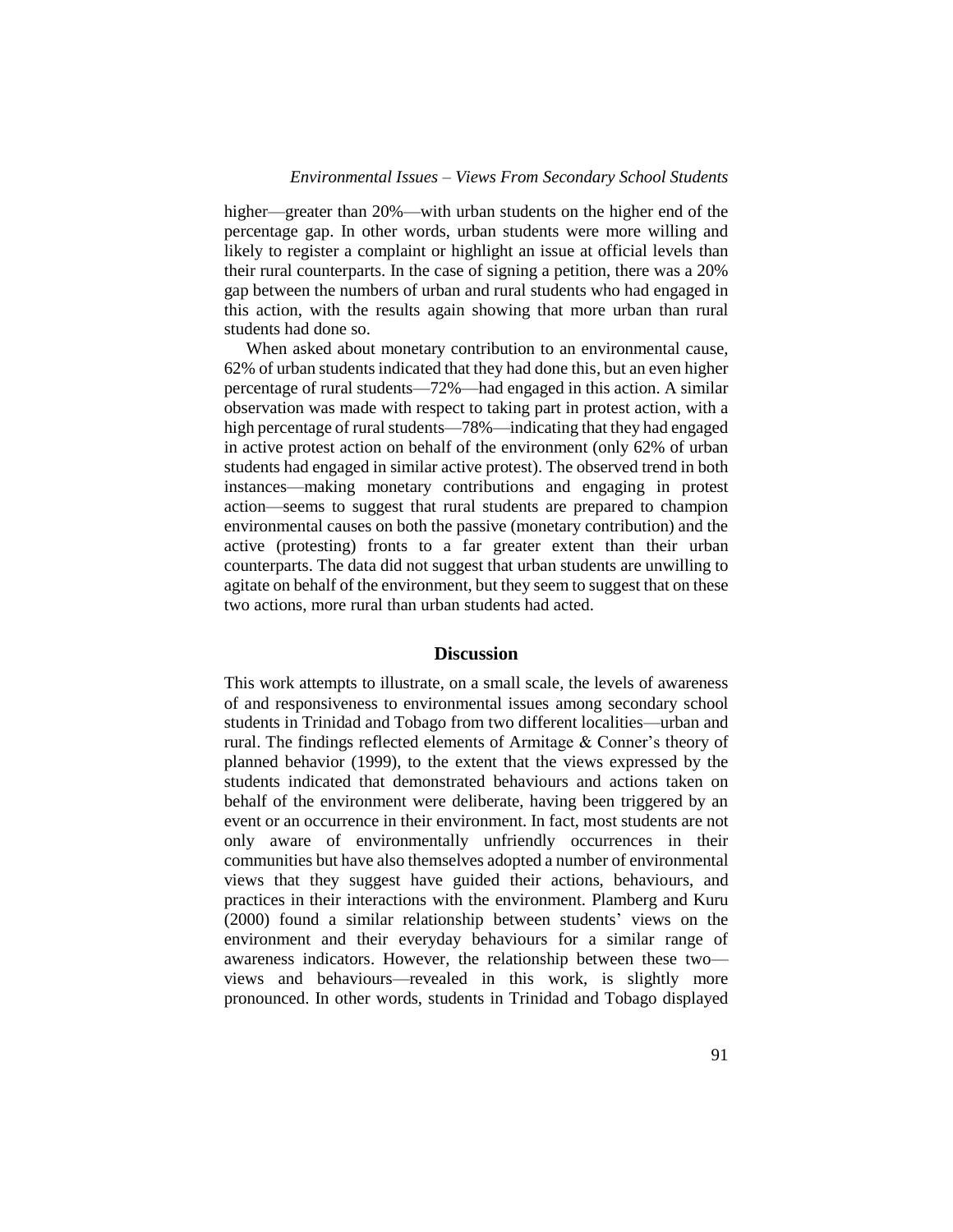slightly higher levels of environmental awareness and consequential behaviour than students in Colorado and Utah.

Noteworthy at this point is the revelation that from among the group of students who participated in this work (both localities), opinionnaire responses indicated that only a small number of students had not been involved in any initiative on environmental matters. In fact, only about 7% of urban students and 4% of rural students responded to indicate that they had seemingly indifferent positions on environmental issues.

It was obvious that students' willingness to act on behalf of the environment, in both localities, was linked to their levels of knowledge and awareness as described by the theory of reasoned action (Ajzen & Fishbein, 1980). So much so, that the data showed that in relation to students' awareness, beliefs, and practices, both groups of students had comparable views in all but one instance. When asked to articulate views on the right of plants and animals to exist there was a significant difference between the overall views expressed by students from both localities. Urban students were not as convinced as rural students that plants and animals have as much right as humans to exist. Similar findings were noted in Maharaj-Sharma (2010), which was also conducted in the Trinidad and Tobago context, where students did not demonstrate high levels of emotion towards the right of plants and animals to co-exist with humans.

This work also revealed that when students were prompted to reflect their own beliefs and practices in relation to the environment, both urban and rural students agreed to a similar extent that they had a personal stake in keeping up to date with environmental issues in their communities, and in taking active responsibility for preserving the environment. Their beliefs significantly differed, however, when asked about the importance of environmental education in schools. Rural students believed that it was equally important as any other curriculum subject in the school system but urban students did not share this belief to a comparable extent. This is an interesting finding and one that warrants further investigation, particularly in the geographically small Trinidad and Tobago context, where students from across the country—urban and rural—are all exposed to the same environmental issues when they arise. The qualitative question to be answered in subsequent work is why rural students see environmental education as equally important as other subjects but urban students do not.

As was found by Shiva Kumar and Patil (2007), this work also showed that students were generally passionate about the environment and were prepared to take action against environmentally unfriendly activities and practices. This work showed that urban students are more likely to engage in passive actions on behalf of the environment by making official complaints, either written or oral, and by signing petitions, but that they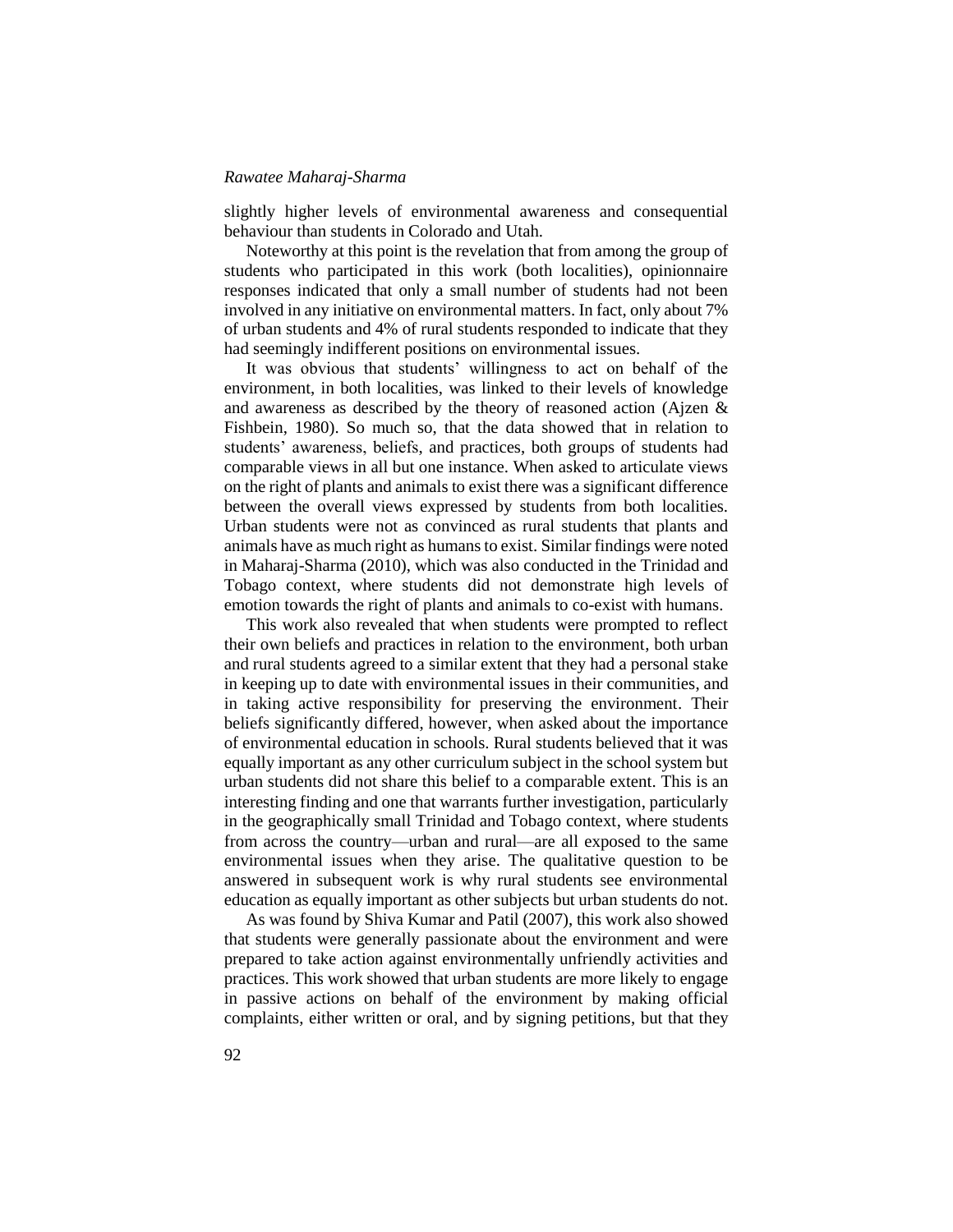are not so likely to engage in active actions such as active protesting. Rural students, however, were generally equally likely to engage in both passive and active actions in favour of the environment, and were slightly more inclined than their urban colleagues to contribute money on behalf of an environmental cause. Overall, therefore, it would seem that rural students are defensive of the environment on more fronts than urban students, but this perception will need to be further investigated with larger groups of students from both localities. Even more than this perception, there is speculation that rural communities in the Trinidad and Tobago context are more emotionally connected to the environment than urban communities, perhaps because many rural communities depend on the environment for their livelihoods through farming and/or fishing. The higher means noted for rural students in respect of statements about defending and preserving the environment may be linked to this supposition. This, too, is an aspect of environmental awareness worthy of further investigation, particularly in the Trinidad and Tobago context.

Hsu (2010) pointed out that findings of small-scale studies on environmental attitudes, views, and perceptions can have a high degree of bias, as respondents are sampled at a snapshot period in time and therefore are likely to be influenced by what is happening in their immediate and extended environment at the time they are responding. If pressing environmental issues are in the forefront, responses might be skewed to higher levels of passion, concern, and care for the environment. While this concern was borne in mind during the implementation of this work, to the extent that the opinionnares were administered during a time when no known major environmental issue was in the forefront, it was difficult to determine if and what environmental constraints each student may have been faced with in their respective communities. In that sense, therefore, the findings revealed herein may not necessarily be an exact representation of levels of awareness and responsiveness among students, but it does provided a critical starting point from which further work in this area can emerge.

### **Note**

Secondary schools in Trinidad and Tobago are primarily of two types: government schools, which are fully funded by the government; or governmentassisted schools (also called denominational schools), which are funded partly by the government and partly by denominational boards. In this work, the schools in each locality were (purposively) selected to reflect these two school types so that two government schools and two denominational schools were selected for each locality.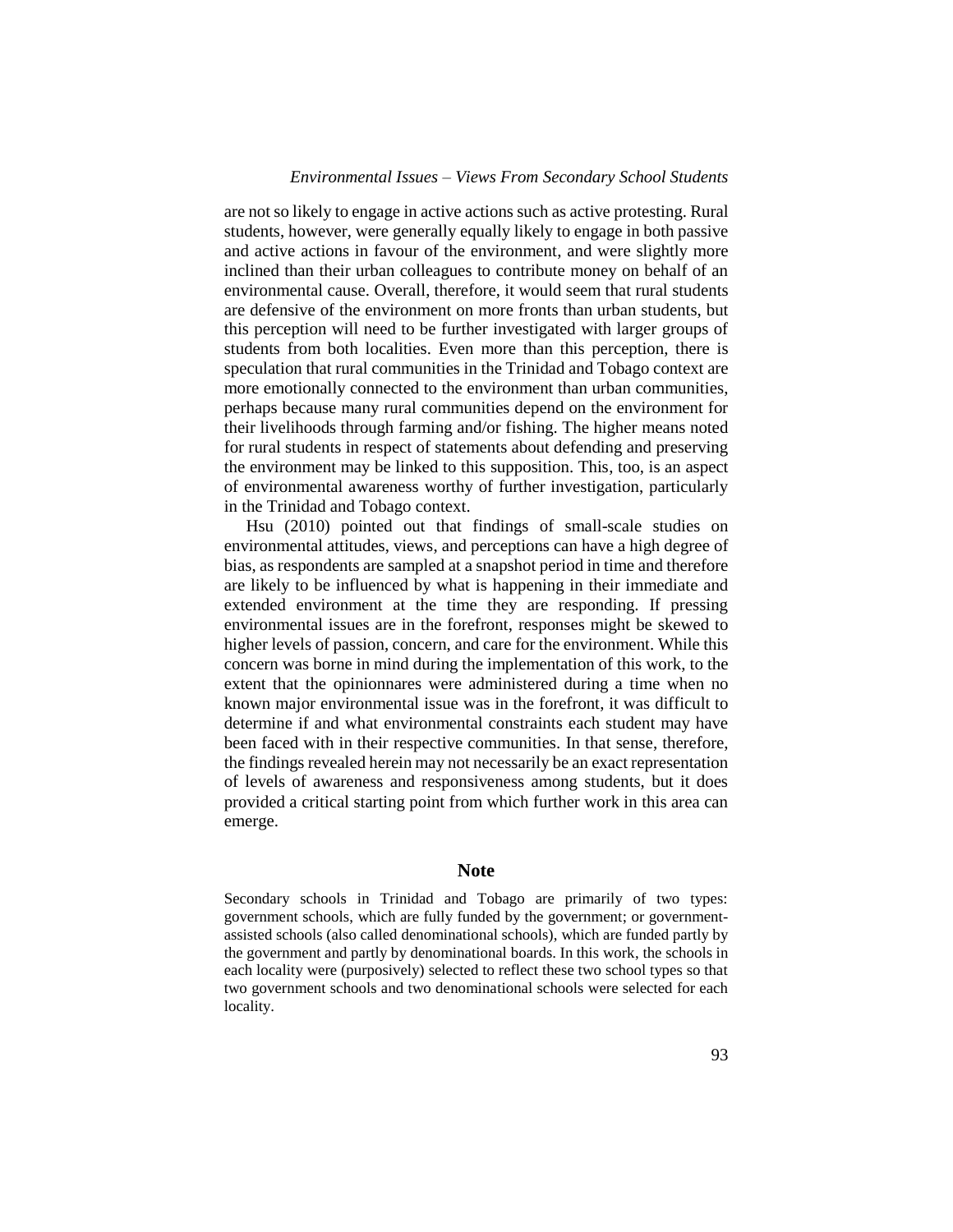### **References**

- Abraham, M., & Arjunan, N. K. (2005). Environmental interest of secondary school students in relation to their environmental attitude. *Perspective in Education, 21*(2), 100–110.
- Agrawal, A. (2005). Environmentality: Community, intimate government, and the making of environmental subjects in Kumaon, India*. Current Anthropology*, *46*(2), 161–190. doi:10.1086/427122
- Ajzen, I., & Fishbein, M. (1980). *Understanding attitudes and predicting social behavior*. Englewood Cliffs, NJ: Prentice Hall.
- Armitage, C. J., & Conner, M. (1999). Predictive validity of the theory of planned behavior. The role of questionnaire format and social desirability. *Journal of Community & Applied Social Psychology*, *9*(4), 261–272.
- Babbie, E. R. (1998). *The practice of social research*. Belmont, CA: Wadsworth Publishing.
- Brandon, C. (1998, Fall). Cities and health. *Environmental Matters: World Bank Annual Review*, 38–41.
- DiEnno, C. M., & Hilton, S. C. (2005). High school students' knowledge, attitudes and levels of enjoyment of an environmental education unit on nonnative plants. *Journal of Environmental Education, 37*(1), 13–25. doi:10.3200/JOEE.37.1.13- 26
- Giannoulis, C. (2010). Newspapers reporters' priorities and beliefs about environmental journalism: An application of Q-methodology. *Science Communication*, *32*(4), 425–466. doi:10.1177/1075547010364927
- Hsu, S-J. (2010). The effects of an environmental education program on responsible environmental behavior and associated environmental literacy variables in Taiwanese college students. *Journal of Environmental Education, 35*(2), 37–48. doi:10.3200/JOEE.35.2.37-48
- Khan, S. H. (2013). A study of attitude towards environmental awareness in relation to certain variables among senior secondary students*. Global Research Analysis*, *2*(4): 42–44.
- Lee, E. B. (2008). Environmental attitudes and information sources among African American college students. *Journal of Environmental Education*, *40*(1), 29–42. doi:10.3200/JOEE.40.1.29–42
- Maharaj-Sharma, R. (2007). Students' attitudes to science in urban and rural schools in Trinidad and Tobago. *Caribbean Curriculum*, *14*, 31–47.
- Maharaj-Sharma, R. (2010). Young people's views on the importance of conserving the environment. *Caribbean Curriculum*, 17, 1–15.
- Meinhold, J. L., & Malkus, A. J. (2005). Adolescent environmental behavior. Can knowledge, attitudes and self-efficacy make a difference? *Environment and Behavior*, *37*(4), 511–532. doi:10.1177/0013916504269665
- Morris, M., & Schagen, I. (1996). *Green attitudes or learned responses? Global environmental education.* Slough, UK: National Foundation for Educational Research.
- Oppenheim, A. N. (1986). *Questionnaire design and attitude measurement*. London, UK: Heinemann.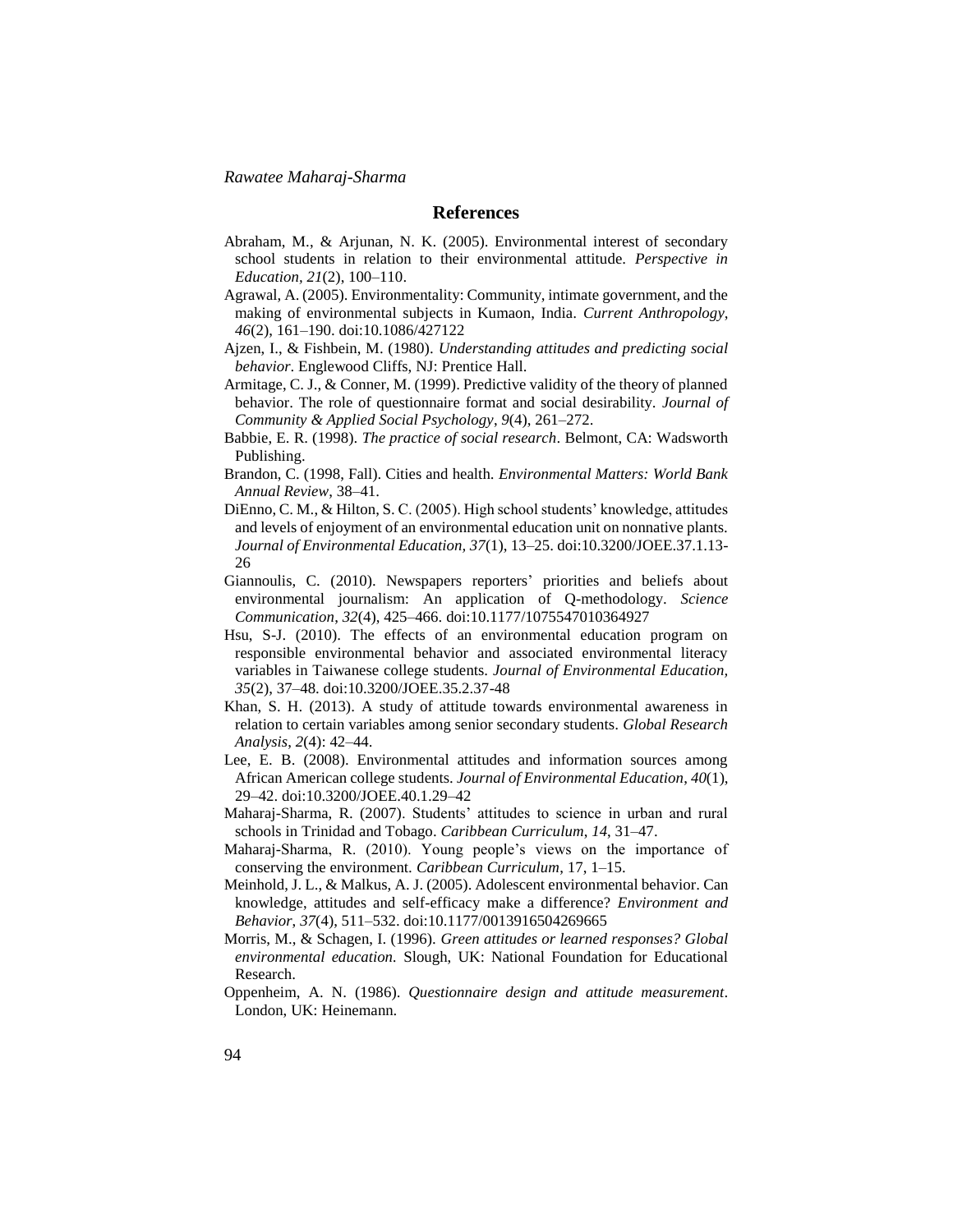- Plamberg, I. E., & Kuru, J. (2000). Outdoor activities as a basis for environmental responsibility. *Journal of Environmental Education, 31*(4), 32–36. doi:10.1080/00958960009598649
- Selvam, V., & Abdul Nazar, N. (2011). An analysis of environmental awareness and responsibilities among university students. *International Journal of Current Research*, *3*(11), 202–205.
- Shiva Kumar, K., & Patil, M. S. (2007). Influence of environmental education on the environmental attitude of the post graduate students. *Edutracks – A Monthly Scanner of Trends in Education*, *6*(8), 34–36.
- Stebbins, R. A. (2001). *Exploratory research in the social sciences*. London, UK: Sage.
- Sterling, S. (2004). Higher education, sustainability and the role of systemic learning. In P. B. Corcoran and A. E. J. Wals (Eds.), *Higher education and the challenge of sustainability: Problematics, promise and practice* (pp. 49–70). Dordrecht. The Netherlands: Kluwer Academic.
- Stevenson, R. B. (2007). Schooling and environmental education: Contradictions in purpose and practice. *Environmental Education Research*, *13*(2), 139–153. doi:10.1080/13504620701295726
- Trinidad and Tobago. Government, & United Nations Development Programme. (2003). *Project title: TR1/03/003 – Assistance to the Ministry of Planning and Development in the Vision 2020 Planning Process.* Retrieved from http://www.undp.org.tt/governance/vision\_2.pdf
- Trinidad and Tobago. Ministry of Education. (2010). *eConnect and Learn programme policy Version 4; draft*. Port of Spain, Trinidad: Author.
- World Commission on Environment and Development. (1987). *Our common future*. Retrieved from http://www.un-documents.net/wced-ocf.html.
- Zaleznik, D. (2012, November 20). Fifth annual World Economic and Environmental Conference concludes [Blog post]*.* Retrieved from http://www.environmentalgovernance.org/event/2012/11/fifth-annual-worldeconomic-and-environmental-conference-concludes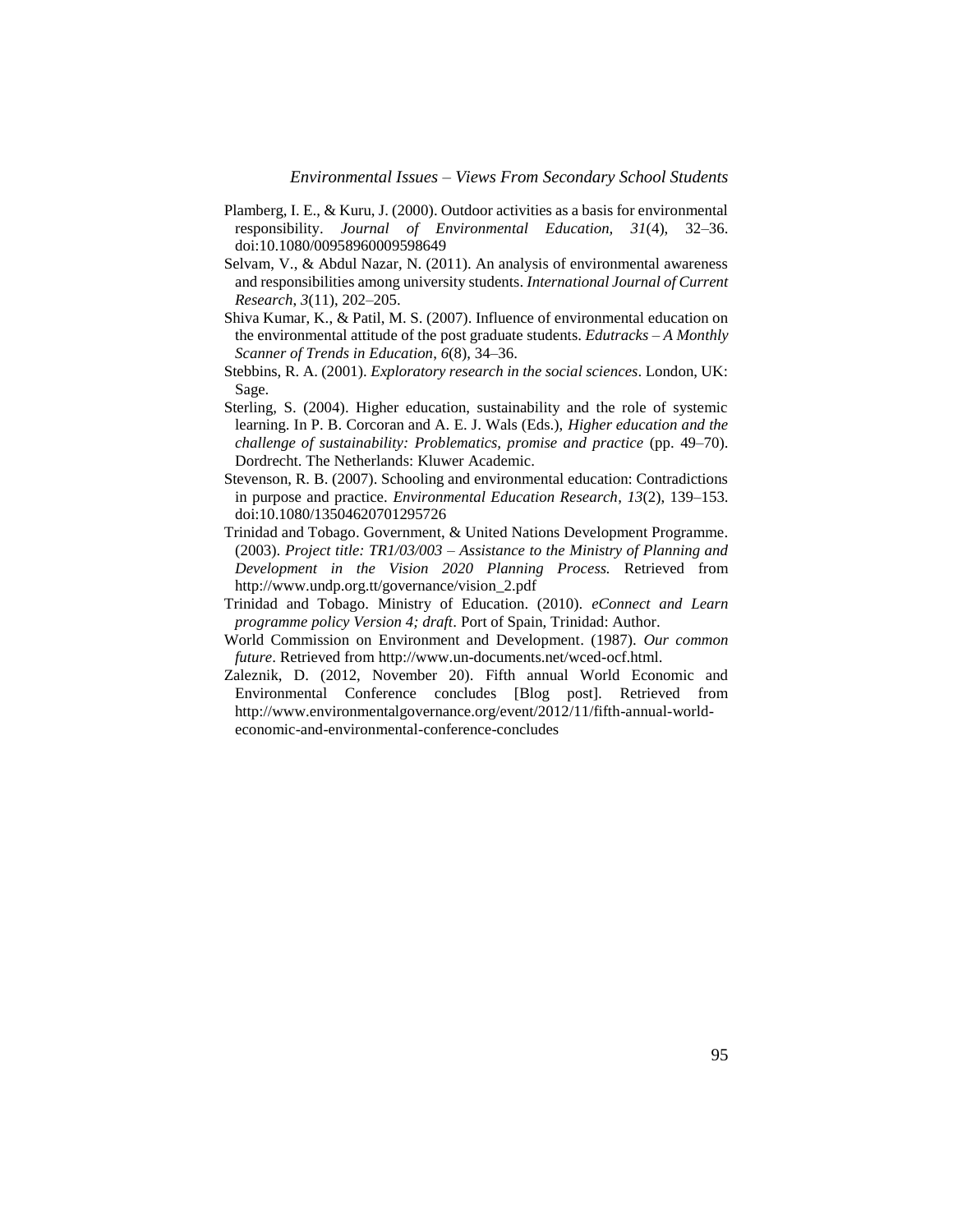# **Appendix**

**Section A** – Please indicate your degree of agreement or disagreement with the following statements about the environment and environmental issues by placing a tick in the appropriate box.

**Section B** – Please circle Yes or No to indicate which actions you have taken on behalf of environmental issues in your community.

## **Section A**

|                 |                                                                              | <b>SA</b> | D | U | A | <b>SA</b> |
|-----------------|------------------------------------------------------------------------------|-----------|---|---|---|-----------|
| $\mathbf{1}$    | I like watching television programs with an                                  |           |   |   |   |           |
|                 | environmental message                                                        |           |   |   |   |           |
| 2               | I like reading books or magazines with                                       |           |   |   |   |           |
|                 | environmental articles                                                       |           |   |   |   |           |
| 3               | Humans have the right to modify the                                          |           |   |   |   |           |
|                 | environment to suit their needs                                              |           |   |   |   |           |
| 4               | When humans interfere with nature it often                                   |           |   |   |   |           |
|                 | produces disastrous consequences                                             |           |   |   |   |           |
| 5               | Science and technology can overcome                                          |           |   |   |   |           |
|                 | many environmental problems                                                  |           |   |   |   |           |
| 6               | Humans<br>severely abusing<br>the<br>are                                     |           |   |   |   |           |
|                 | environment                                                                  |           |   |   |   |           |
| $\overline{7}$  | Plants and animals have as much right as                                     |           |   |   |   |           |
|                 | humans to exist                                                              |           |   |   |   |           |
| 8               | The balance of nature is very delicate and                                   |           |   |   |   |           |
| 9               | easily upset                                                                 |           |   |   |   |           |
|                 | Maintaining economic growth is more<br>important than protecting the natural |           |   |   |   |           |
|                 | environment                                                                  |           |   |   |   |           |
| 10              | If things continue on their present course,                                  |           |   |   |   |           |
|                 | we will soon experience a major ecological                                   |           |   |   |   |           |
|                 | catastrophe                                                                  |           |   |   |   |           |
|                 |                                                                              |           |   |   |   |           |
| 11              | I am well informed about environmental                                       |           |   |   |   |           |
|                 | issues in Trinidad                                                           |           |   |   |   |           |
| 12              | I pay little attention when environmental                                    |           |   |   |   |           |
|                 | issues are being reported in the news                                        |           |   |   |   |           |
|                 | media, including radios, TV, newspapers                                      |           |   |   |   |           |
|                 | and social media                                                             |           |   |   |   |           |
| $\overline{13}$ | Environmental education is as important as                                   |           |   |   |   |           |
|                 | any other curriculum in school                                               |           |   |   |   |           |
| 14              | There is a lot I, as an individual, can do to                                |           |   |   |   |           |
|                 | protect the environment in my community                                      |           |   |   |   |           |
| 15              | I perceive myself as very concerned about                                    |           |   |   |   |           |
|                 | environmental issues in my community                                         |           |   |   |   |           |